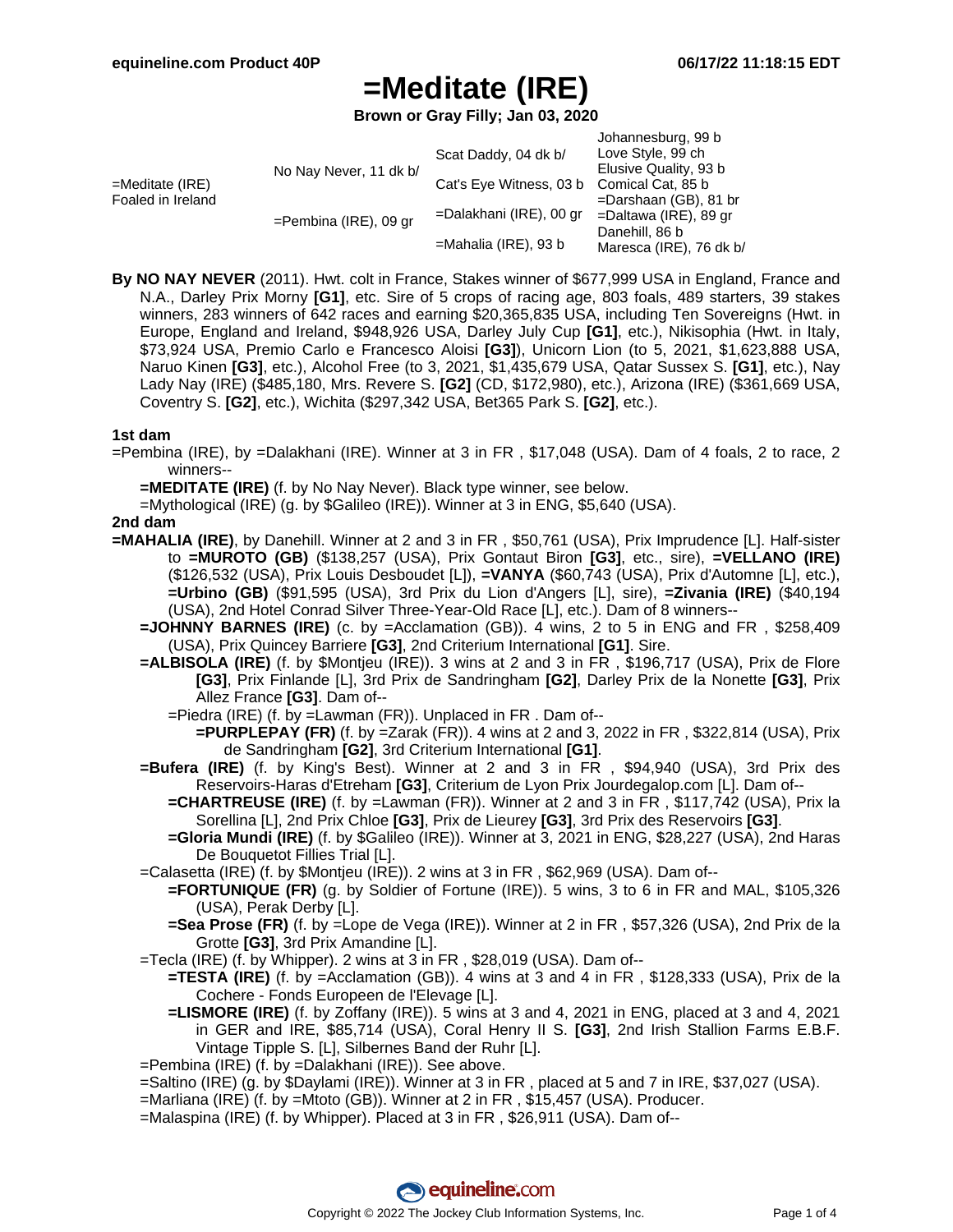**Brown or Gray Filly; Jan 03, 2020**

- **=THIKRIYAAT (IRE)** (g. by Azamour (IRE)). 4 wins at 2 and 3 in ENG, \$164,394 (USA), Bonhams Thoroughbred S. **[G3]**, Betfair Cash Out King Charles II S. [L], 2nd Jersey S. **[G3]**, 3rd Best Western Hotels Ganton S. [L].
- **=DABAN (IRE)** (f. by =Acclamation (GB)). Winner at 2 and 3 in ENG, \$119,026 (USA), Lanwades Stud Nell Gwyn S. **[G3]**, 3rd QIPCO One Thousand Guineas **[G1]**.
- =Verdala (IRE) (f. by =Linamix (FR)). Unraced. Dam of--
	- **=Frederico's Dream (SAF)** (f. by =Gimmethegreenlight (AUS)). 4 wins at 2 and 3 in SAF, \$29,815 (USA), 2nd Swallow S. [L], 3rd Bauhinia H. [L].
- =Tonnara (IRE) (f. by =Linamix (FR)). Unplaced in 2 starts in FR . Dam of--
	- **ECTOT (GB)** (c. by Hurricane Run (IRE)). 7 wins in 14 starts, 2 to 5 in FR and NA , \$880,010 (USA), Joe Hirsch Turf Classic S. **[G1]** (BEL, \$300,000), Criterium International **[G1]**, Qatar Prix Niel **[G2]**, Prix des Chenes **[G3]**, Prix de Fontainebleau **[G3]**, etc. Sire.
	- **=MOST IMPROVED (IRE)** (c. by =Lawman (FR)). Winner at 2 and 3 in ENG, placed in 2 starts at 4 in IRE, \$331,160 (USA), St. James's Palace S. **[G1]**, 3rd Dubai Dewhurst S. **[G1]**, Eflow You First International S. **[G3]**. Sire.
	- **=South Pacific (GB)** (g. by \$Galileo (IRE)). 3 wins, 3 to 4, placed at 5, 2021 in AUS, IRE and ENG, \$216,010 (USA), 3rd Measure Consulting Engineers Torney Night Cup [L].
	- =Merville (FR) (f. by \$Montjeu (IRE)). 2 wins at 3 in FR , \$37,991 (USA). Dam of--
		- **=MERVEILLO (GB)** (g. by Archipenko). 3 wins at 3, 2021 in FR , \$93,561 (USA), Derby du Languedoc [L], 3rd Prix Turenne [L].

### **3rd dam**

- Maresca (IRE), by Mill Reef. Unplaced in 1 start in FR . Half-sister to **=ROMILDO (GB)** (\$162,446 (USA), Prix Ganay**-G1**, etc., sire), **PEVERO (IRE)** (\$160,099 (USA), Prix Foy**-G3**, etc., sire), **=STARINA** (\$28,638 (USA), Prix Finlande). Dam of 8 winners--
	- **=MUROTO (GB)** (c. by =Busted (GB)). 3 wins at 4 and 5 in FR , \$138,257 (USA), Prix Gontaut Biron **[G3]**, Prix Turenne [L], Prix du Tremblay [L], 2nd CIGA Prix Dollar **[G2]**, Grand Prix de Marseille [L], 3rd Prix de Turenne [L], Prix Charles et Henry Rouher [L]. Sire.
	- **=VELLANO (IRE)** (c. by Lycius). 6 wins, 3 to 8 in FR and KSA, \$126,532 (USA), Prix Louis Desboudet [L].
	- **=VANYA** (f. by =Busted (GB)). 3 wins at 3 and 4 in FR , \$60,743 (USA), Prix d'Automne [L], 3rd Prix Minerve **[G3]**. Dam of--
		- **=Torcello (IRE)** (g. by Royal Academy). Winner at 3 in ENG, placed at 7 in IRE, \$33,021 (USA), 3rd Philip Leverhulme Dee S. [L], Daily Record Doonside Cup [L].
		- **Tencarola (IRE)** (f. by Night Shift). Winner at 3 in FR , \$30,806 (USA), 3rd Prix Zeddaan [L]. Producer.
		- =Tetravella (IRE) (f. by Groom Dancer). 3 wins at 4 in FR , \$22,118 (USA). Dam of--
			- =Island Odyssey (GB) (f. by \$Dansili (GB)). 3 wins at 3 in ENG, \$40,181 (USA). Dam of--
				- **=Island Remede (GB)** (f. by =Medicean (GB)). Winner at 2 and 5 in ENG and IRE, \$99,773 (USA), 2nd Worthingtons Burlison Inns S. **[G3]**, Irish Stallion Farms E.B.F. Noblesse S. [L], Totepool E.B.F. Stallions Barry Hills Further Flight S. [L], 3rd Irish Stallion Farms E.B.F. Noblesse S. [L], E.B.F. Stallions Lanwades Montrose Fillies S. [L].
	- **=MAHALIA (IRE)** (f. by Danehill). Black type winner, see above.
	- **=Urbino (GB)** (c. by Be My Guest). Winner at 3 and 7 in FR and BEL, \$91,595 (USA), 3rd Prix du Lion d'Angers [L]. Sire.
	- **=Zivania (IRE)** (f. by Shernazar (IRE)). 4 wins at 2 in IRE, \$40,194 (USA), 2nd Hotel Conrad Silver Three-Year-Old Race [L], Oaks Trial [L], Diamond S. [L]. Dam of--
		- **=IVAN LUIS (FR)** (c. by Lycius). 5 wins, 2 to 5 in ENG and ITY, placed in 1 start at 3 in FR , \$229,725 (USA), Premio Ellington Memorial C. d'Alessio **[G2]**, Haydock Park July Trophy S. [L], 2nd Chester Vase S. **[G3]**, Fishpools Furnishings Godolphin S. [L], 3rd Gran Premio del Jockey Club **[G1]**, etc. Sire.
		- **=STAGELIGHT (IRE)** (c. by \$Montjeu (IRE)). 3 wins in 4 starts at 2 and 3 in IRE and UAE, \$200,209 (USA), U.A.E. Two Thousand Guineas **[G3]**. Sire.
		- **=ZERO PROBLEMO (IRE)** (c. by Priolo). 7 wins, 3 to 7 in BEL and GER, placed, 3 to 4 in FR and ITY, \$190,586 (USA), Grosser Preis der Stadtsparkasse Dortmund [L], 2nd Premio Emilio Turati **[G2]**, 42 Spreti-Rennen **[G3]**, BMW Sachsen Preis [L], 3rd Made In Europe Val des Pres-Trophy **[G2]**, etc. Sire.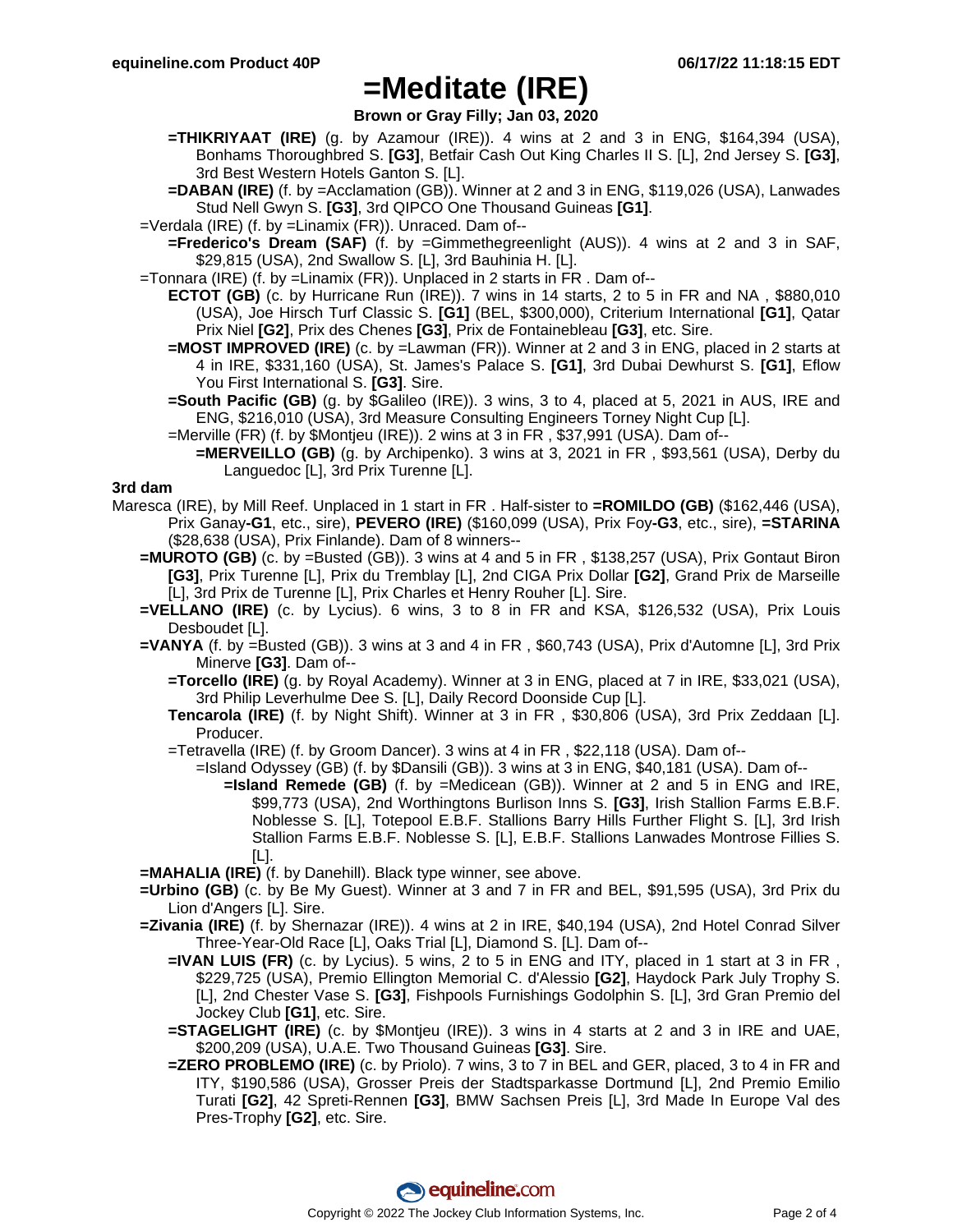**Brown or Gray Filly; Jan 03, 2020**

- **=HATHRAH (IRE)** (f. by =Linamix (FR)). Winner at 2 and 3 in ENG, \$129,057 (USA), Turftours.com Masaka S. [L], 2nd BETDAQ May Hill S. **[G2]**, Punter Southall Radley S. [L], 3rd Ultimatebet.com One Thousand Guineas **[G1]**. Dam of--
	- **=HADAATHA (IRE)** (f. by =Sea The Stars (IRE)). 2 wins in 4 starts at 3 in ENG, placed in 1 start at 3 in FR , \$109,194 (USA), E.B.F. At The Races John Musker S. [L], 3rd Prix de l'Opera Longines **[G1]**, Swettenham Stud Fillies Trial [L]. Producer.
- **=AMATHIA (IRE)** (f. by =Darshaan (GB)). 3 wins at 3 in FR , \$71,684 (USA), Prix Casimir Delamarre [L], 2nd Prix Andre Baboin-Grand Prix des Provinces **[G3]**, Prix Charles Laffitte-Hermitage Barriere [L], 3rd Prix Corrida **[G3]**. Dam of--
	- **=DISTANT MEMORIES (IRE)** (g. by Falbrav (IRE)). 7 wins, 2 to 5 in ENG and IRE, placed in 1 start at 4 in FR , \$247,120 (USA), Totesport.com Winter Hill S. **[G3]**, Totepool Pontefract Castle S. [L], 2nd Betfair Huxley S. **[G3]**, Jockey Club of Turkey Trigo S. [L], Shadwell Beech House Stud Steventon S. [L], etc.
	- **MUTATIS MUTANDIS (IRE)** (f. by Mastercraftsman (IRE)). 3 wins at 2 and 4 in ENG, placed in 2 starts at 4 in NA , \$151,122 (USA), British Stallion Studs E.B.F.Totepool Nottinghamshire Oaks S. [L], 2nd William Hill Anniversary Book Launch Doonside Cup [L], 3rd Flower Bowl S. **[G1]** (BEL, \$50,000).
	- **=MOHEDIAN LADY (IRE)** (f. by Hurricane Run (IRE)). 3 wins at 2 and 3 in ENG, \$58,477 (USA), Princess Royal Richard Hambro E.B.F. S. [L].
	- **=Orcia (IRE)** (f. by Shamardal). Winner at 2 and 3 in FR and IRE, \$75,646 (USA), 2nd Prix Petite Etoile [L], Irish Stallion Farms E.B.F. Star Appeal S. [L], 3rd Coral.ie Glencairn S. [L]. Producer.
- **=Von Jawlensky (IRE)** (c. by \$Montjeu (IRE)). 2 wins at 3 in IRE, \$45,543 (USA), 2nd Lenebane S. [L].
- **=Viscaria (IRE)** (f. by \$Barathea (IRE)). Winner at 2 and 3 in IRE, placed at 3 in FR , \$27,104 (USA), 3rd Prix Panacee [L]. Dam of--
	- =Pivotalia (IRE) (f. by =Pivotal (GB)). Winner at 3 in ENG, \$10,817 (USA). Dam of--
		- **=ONENIGHTIDREAMED (IRE)** (g. by =Footstepsinthesand (GB)). 5 wins, 3 to 6 in IRE, \$211,860 (USA), Ard Glen Amethyst S. **[G3]**, Big Bad Bob Gladness S. **[G3]**, 2nd Navigation S. [L], Heritage S. [L], 3rd Heritage S. [L].
		- **=GOOLWA (IRE)** (f. by =Australia (GB)). 3 wins at 3, 2021 in ENG, \$69,250 (USA), British Stallion Studs E.B.F. Beckford S. [L].
- =Miracolia (IRE) (f. by \$Montjeu (IRE)). Unraced. Dam of--
	- **=TOSEN GIFT (IRE)** (f. by =Lope de Vega (IRE)). 3 wins, 2 to 4 in FR , \$187,848 (USA), Prix Rose de Mai [L], Grand Prix de Fontainebleau - Fonds Europeen de l'Elevage [L], 2nd Prix Allez France Longines **[G3]**, 3rd Prix Penelope **[G3]**, Prix Fille de l'Air **[G3]** twice, etc.
- =Milazzo (IRE) (c. by Lycius). 3 wins, 3 to 5 in FR and UAE, \$61,805 (USA).
- =Montello (GB) (g. by Shernazar (IRE)). Winner at 3 in FR , \$31,704 (USA).
- =Atsuko (IRE) (f. by =Mtoto (GB)). Placed at 2 in IRE. Dam of--
- **=Atacat (IRE)** (c. by Catrail). Winner at 4 in IRE, 3rd Glencairn S. [L].
- =Villasanta (IRE) (f. by Corvaro). Unplaced in FR . Dam of--
	- **CAPRACOTTA (IRE)** (f. by Shernazar (IRE)). 5 wins, 3 to 5 in NA and FR , \$174,911 (USA), Matching H. [L] (DMR, \$36,725). Dam of--
		- **GOAT CHEESE** (f. by Cozzene). 3 wins at 3 and 4, \$82,796, Claire Marine S.-tre, 1 1/2 miles in 2:32.40 (AP, \$32,520). Producer.
		- Fast Goat (f. by Fastness (IRE)). Placed at 4 and 5, \$29,320. Dam of--
			- **Fast Track** (g. by Taste of Paradise). 7 wins, 3 to 8, \$174,637, 3rd All American S. **[G3]** (GG, \$12,000), Cotton Fitzsimmons Mile H. [L] (TUP, \$7,500). Set ncr at Turf Paradise, 1 mile in 1:34.06.
	- **=SALIM TOTO (GB)** (f. by =Mtoto (GB)). 4 wins at 3 and 4 in ENG, \$132,838 (USA), Lanwades Stud Severals S. [L], 2nd Convergent Telecom Middleton S. [L], E.B.F. Chalice S. [L], Oakgrove Stud Golden Daffodil S. [L]. Producer.
	- =Sagina (GB) (f. by Shernazar (IRE)). Placed at 3 in FR , \$4,391 (USA). Dam of--
		- =Shenir (GB) (f. by \$Mark of Esteem (IRE)). Unraced in Great Britain. Dam of--
			- **=MOUNTAIN BELL (GB)** (f. by Mount Nelson (GB)). 3 wins at 3 and 4 in ENG, \$98,988 (USA), Betway Stand Cup [L], 2nd Worthington's OCSL St. Simon S. **[G3]**, 3rd